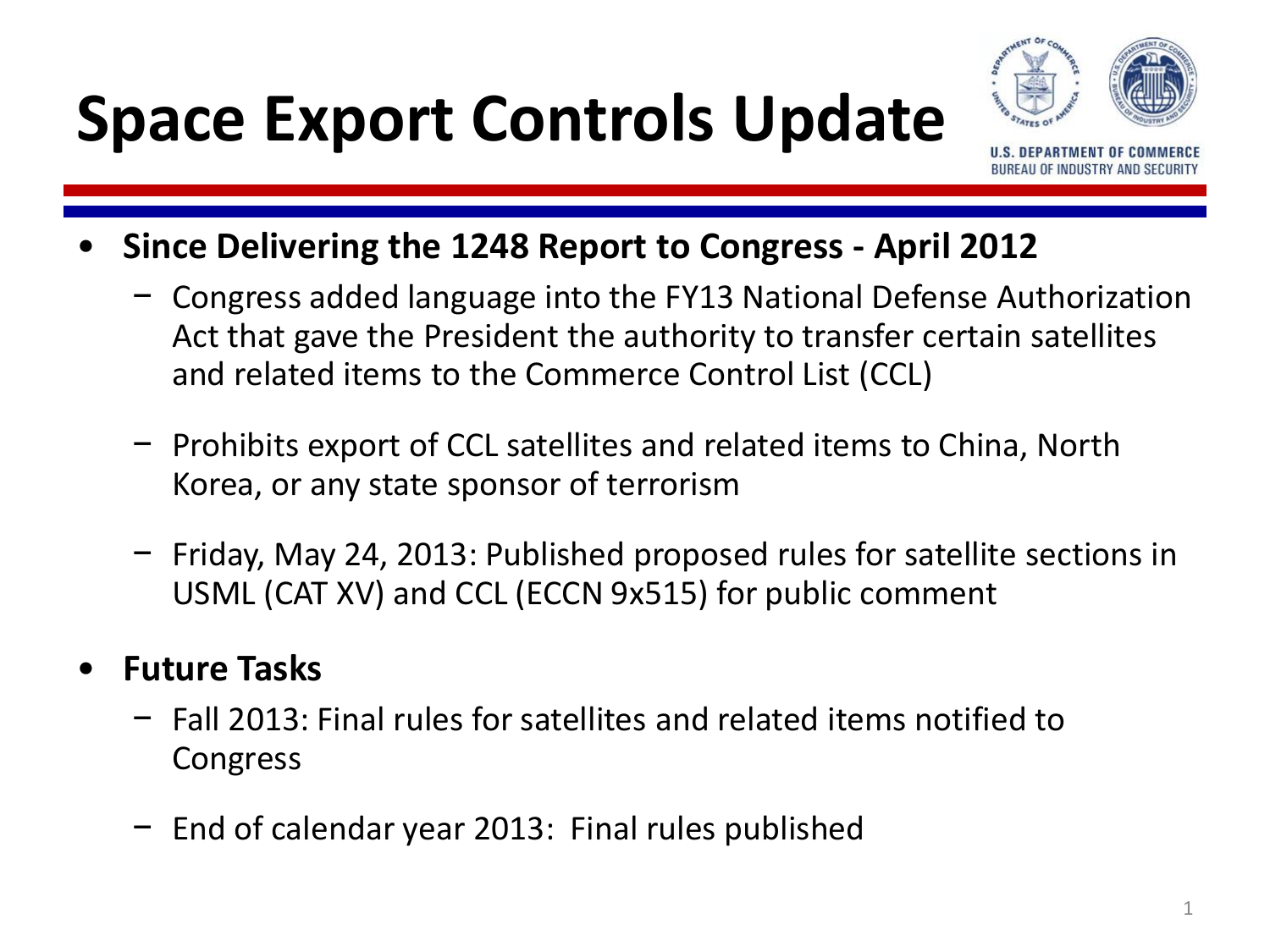## 500 Series Framework



- Order of review: for spacecraft items, first review USML Category XV, then 9x515, then other ECCNs
- Subject to same scope of controls as 600 series items
	- NS1, RS1, and AT1 generally
	- MT for some items
- Generally eligible for many license exceptions (e.g., LVS, TMP, RPL, GOV, TSU, STA)
	- Restrictions apply in § 740.2
	- Certain software (9D515.b-.g) and technology (9E515.b) only eligible for GOV (§ 740.11(b)(2))
	- Subject to fewer STA conditions than 600 series items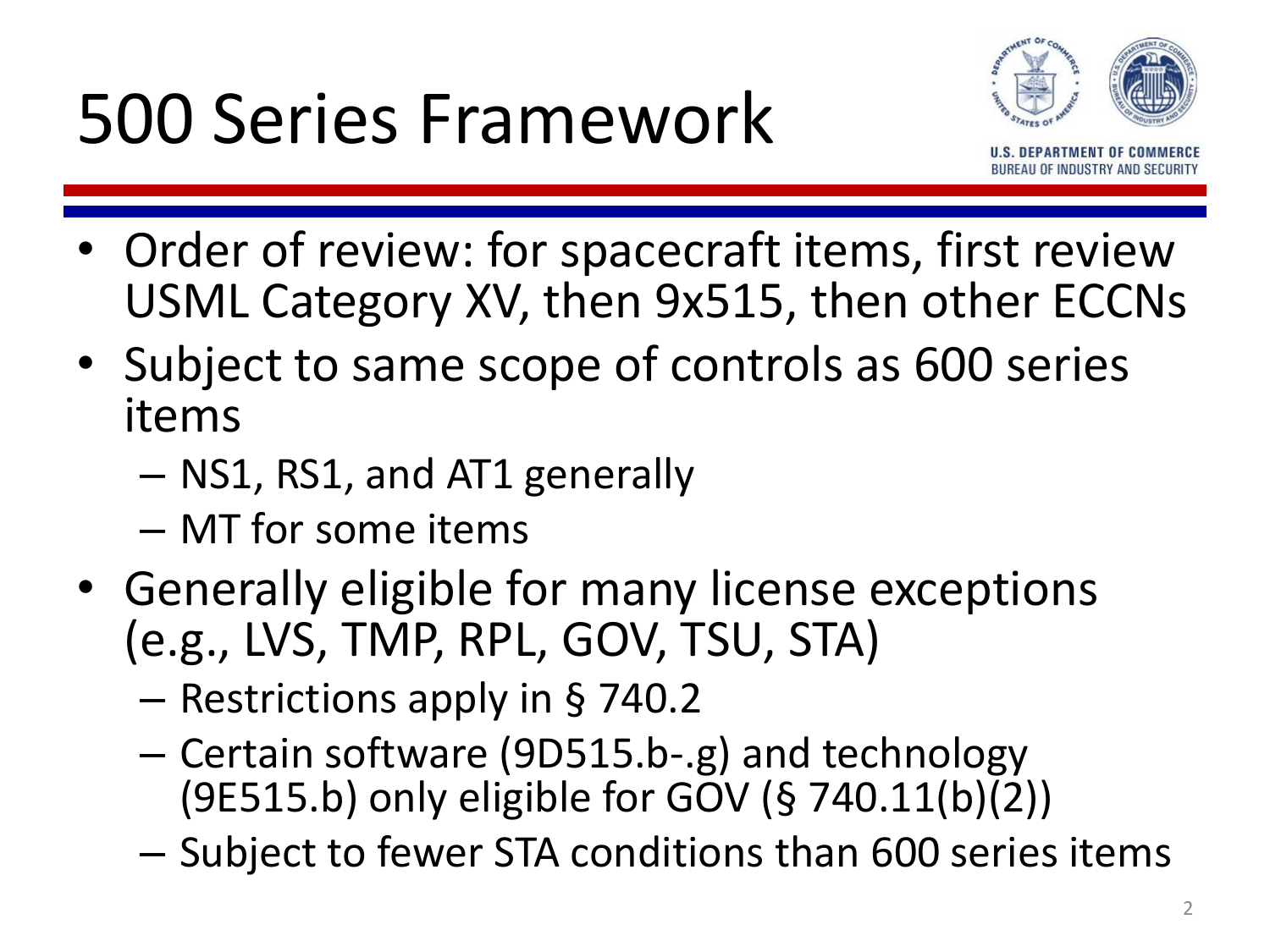## 500 Series Framework



- License applications for Country Group D:5 reviewed consistent with ITAR § 126.1 – Policy of denial for Country Group E:1 and China
- Subject to same *de minimis* and direct product rule scope as 600 series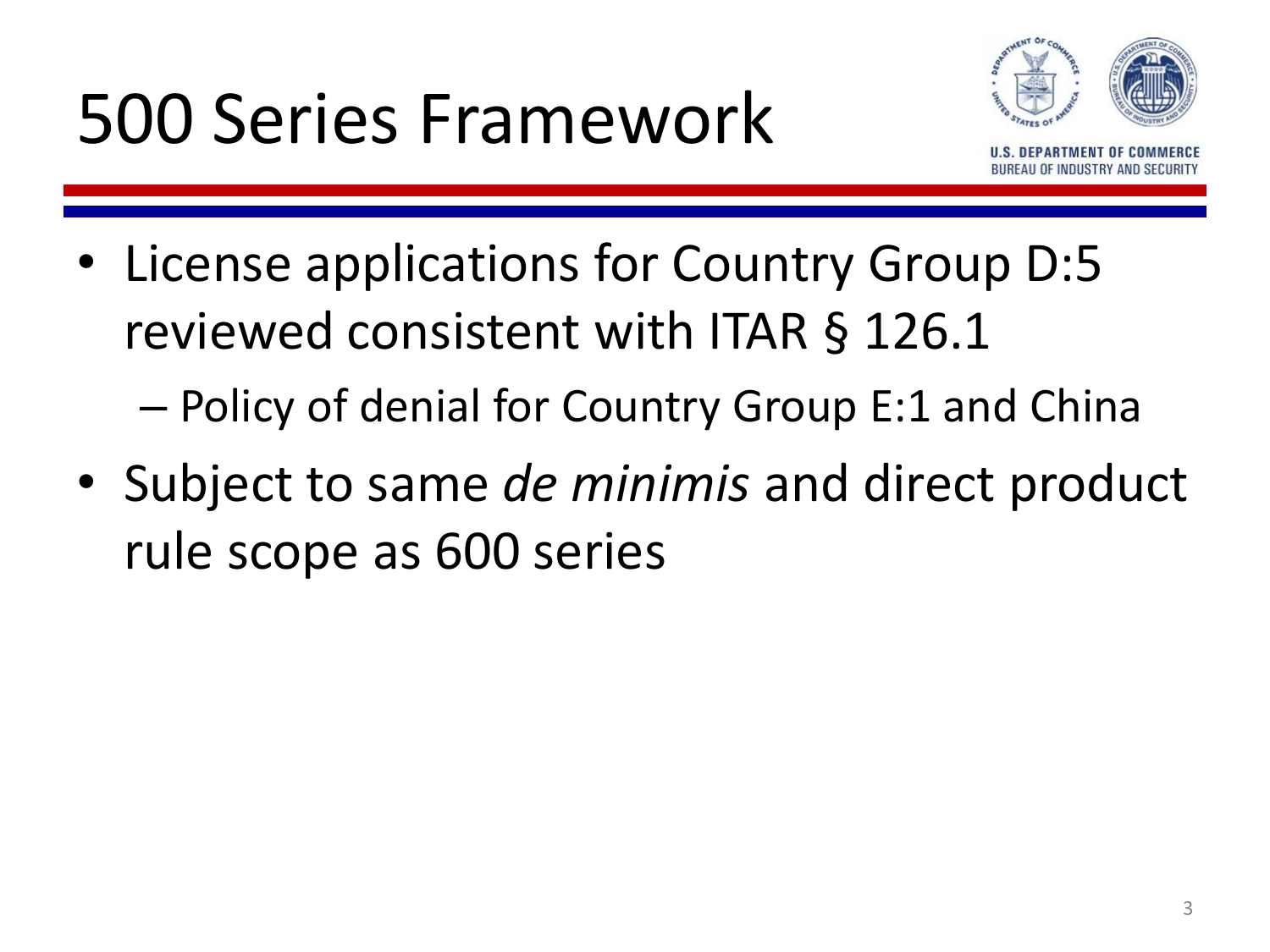### Summary of Proposed Controls



**U.S. DEPARTMENT OF COMMERCE** BUREAU OF INDUSTRY AND SECURITY

| <b>Cat XV Today</b>           |                             |                                                |                                               |                            |                                                                                                                                                                                  |                 |                                                |                                                                                      |                     |                            |                          |
|-------------------------------|-----------------------------|------------------------------------------------|-----------------------------------------------|----------------------------|----------------------------------------------------------------------------------------------------------------------------------------------------------------------------------|-----------------|------------------------------------------------|--------------------------------------------------------------------------------------|---------------------|----------------------------|--------------------------|
| <b>USML</b>                   |                             |                                                |                                               |                            | <b>CCL</b>                                                                                                                                                                       |                 |                                                |                                                                                      |                     |                            |                          |
| <b>Cat XV</b>                 |                             |                                                | <b>Other</b>                                  |                            | <b>New ECCN 9x515</b>                                                                                                                                                            |                 |                                                | <b>Existing ECCNs</b>                                                                |                     |                            |                          |
| Military<br><b>Satellites</b> | Military<br>Ground<br>equip | Parts<br>critical for<br>military<br>functions | Services<br>for USML<br>and CCL<br>satellites | <b>GPS</b><br><b>Rcvrs</b> | Worldwide license, except Canada.<br>25% de minimis, except 0% for<br>China and other ITAR 126.1<br>countries.<br>STA-36 eligible, except for certain<br>software and technology |                 |                                                | Controls for satellite items<br>transferred from USML to<br>be the same as for 9x515 |                     |                            |                          |
|                               |                             |                                                |                                               |                            | Sats and<br>Ground<br>equip not<br>in USML                                                                                                                                       | Rad Hard<br>ICs | Parts not<br>on USML<br>or other<br><b>CCL</b> | New sat<br>related<br>item or<br>tech                                                | Spec<br>electronics | Spec<br>optical<br>sensors | Spec<br>radar<br>systems |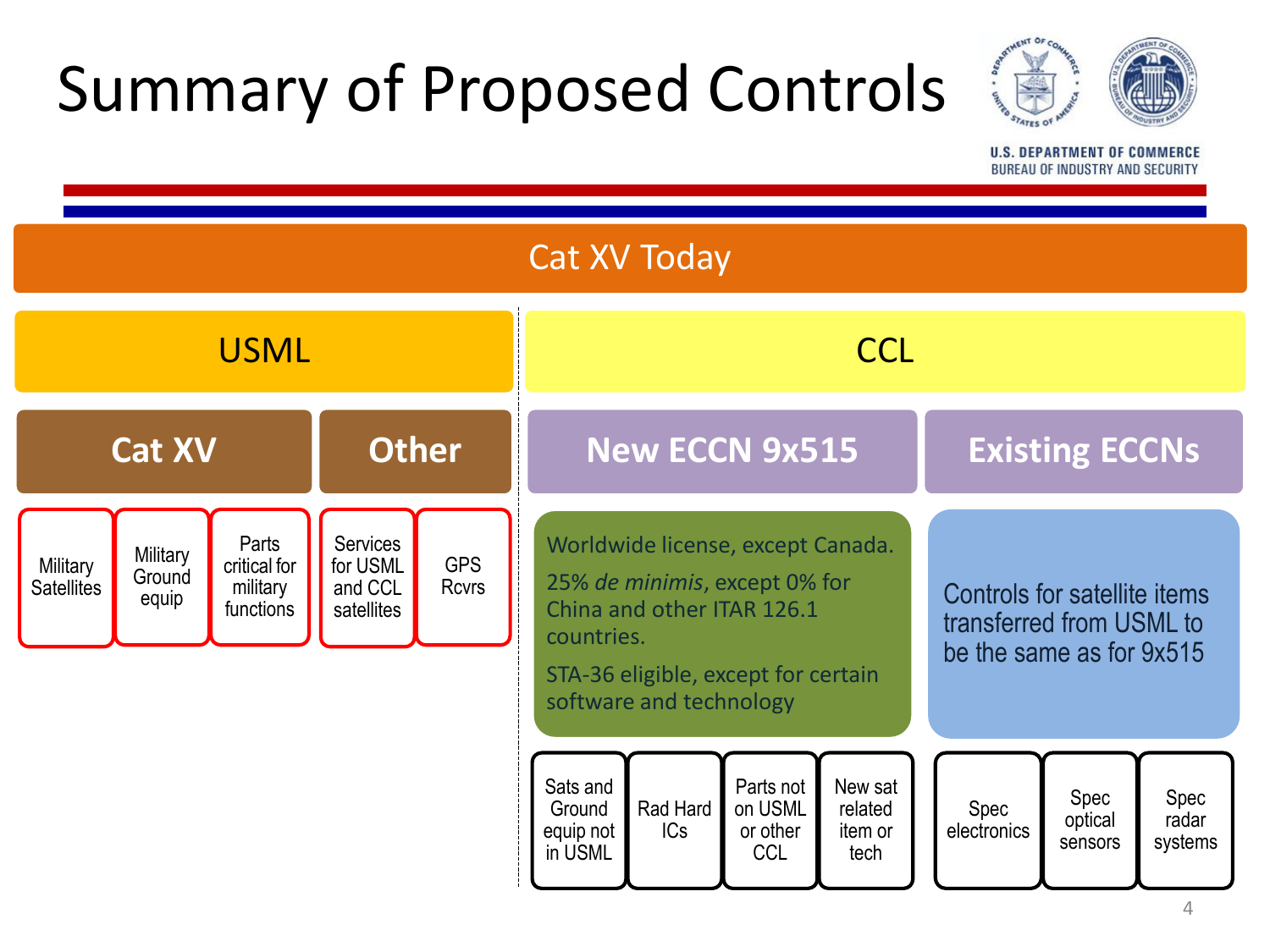



**U.S. DEPARTMENT OF COMM BUREAU OF INDUSTRY AND SECU** 

#### • **Satellites**

- Commercial Communication Satellites
- Lower-Performance Remote Sensing Satellites
- Planetary Rovers
- Planetary and Interplanetary Probes

#### • **Related systems for the above:**

- Ground control systems
- Training simulators
- Test, inspection, and production equipment
- Non-critical software for production, operation or maintenance
- Non-critical technology for development, production, installation, operation or maintenance
- Radiation hardened microelectronics
- **Parts and components of satellite bus and payloads not listed on USML**
	- Thousands of *types* of parts and subsystems
	- Hundreds of thousands of specific parts

*(Note: Technology related to spaceflight passenger experience previously determined to be EAR99)*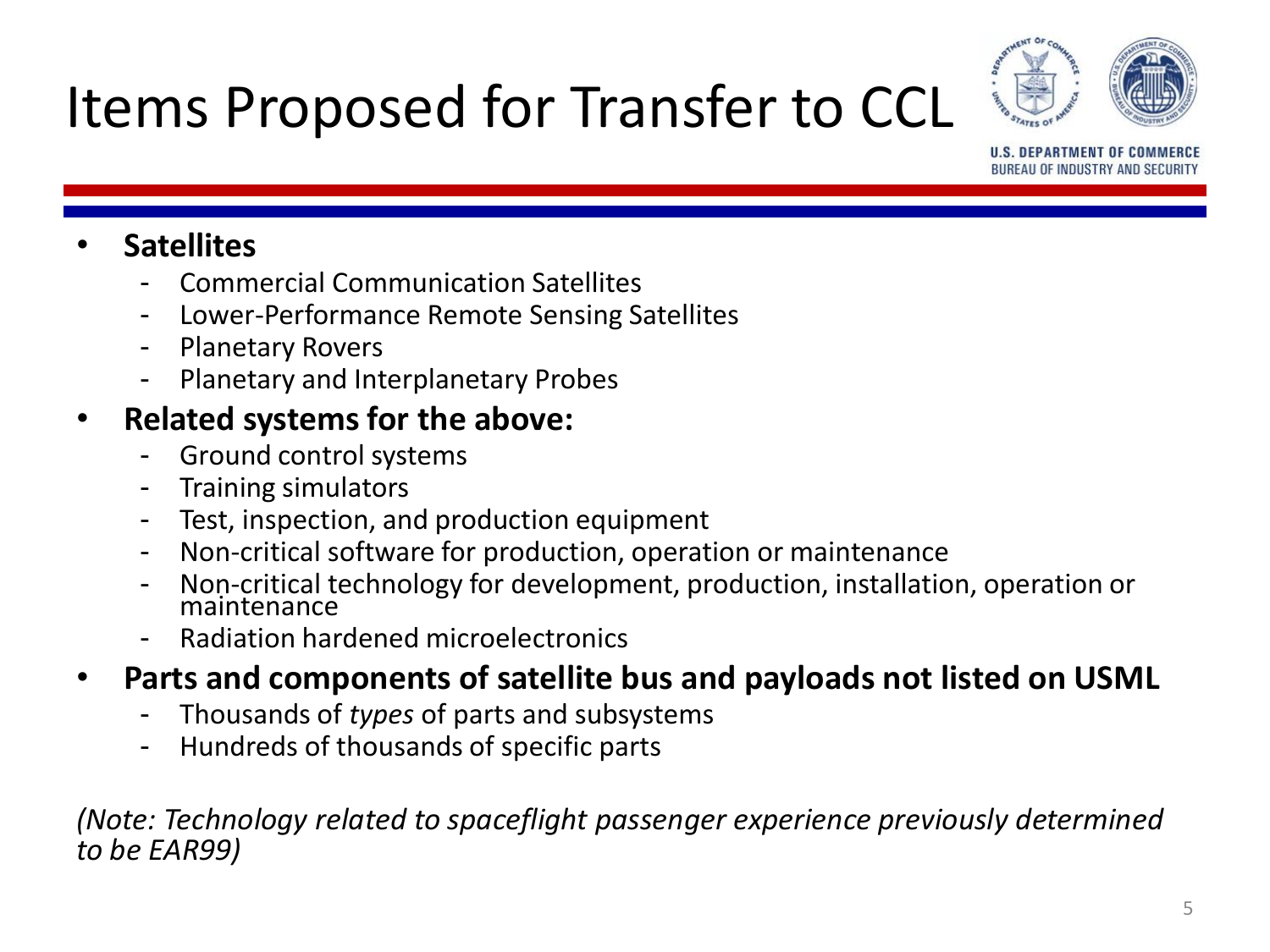

#### **CCL Satellite-Related Parts and Components**

**U.S. DEPARTMENT OF COMMERCE** BUREAU OF INDUSTRY AND SECURITY



#### **SATELLITE BUS SYSTEMS INCLUDES:**

Solar Array Propulsion Tank Optical Solar Reflector Tower Structure Stationary Plasma Thruster Antenna Reflector Antenna Subreflector Comm Panel Electronics Spacecraft Control Electronics Thruster Antenna Feed Earth Sensor Thermal Blanket TWTA Batteries TT&C Antenna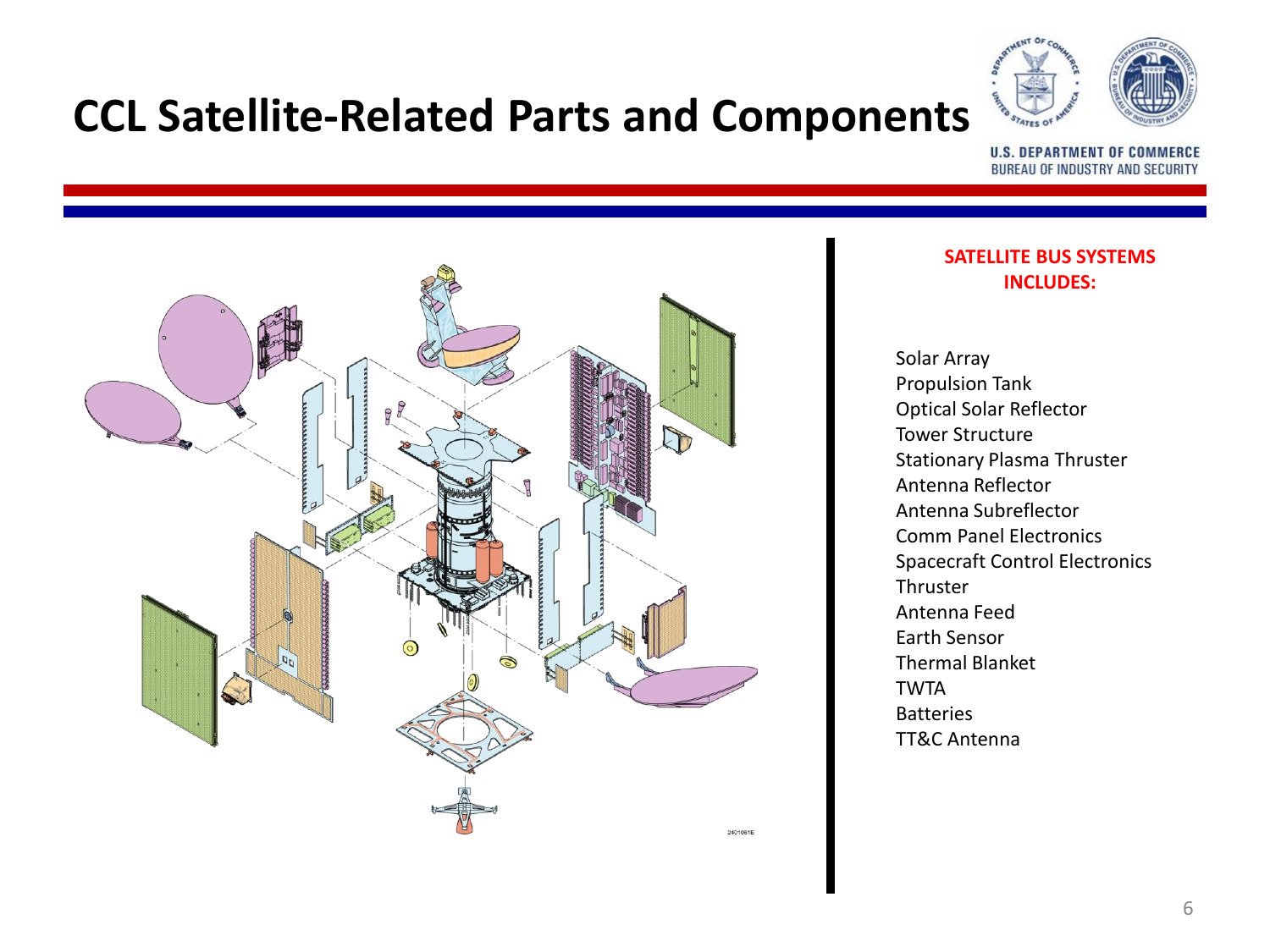# Items Remaining on USML



**UF INDUSTRY AND SE** 

- Satellites and spacecraft
	- − Unique military and intelligence functions, including nuclear detection, intelligence collection, missile tracking, anti-satellite or space-based weapons, classified operation or equipment, and navigation
	- − Certain remote sensing with military applications
	- − Man-rated habitats
- Ground control equipment
	- − Performs a uniquely military function for one of satellites above
- Parts & components
	- − Sixteen specific technologies critical to military functions
	- − Any payload that performs one of military functions listed above
	- − DoD funded payloads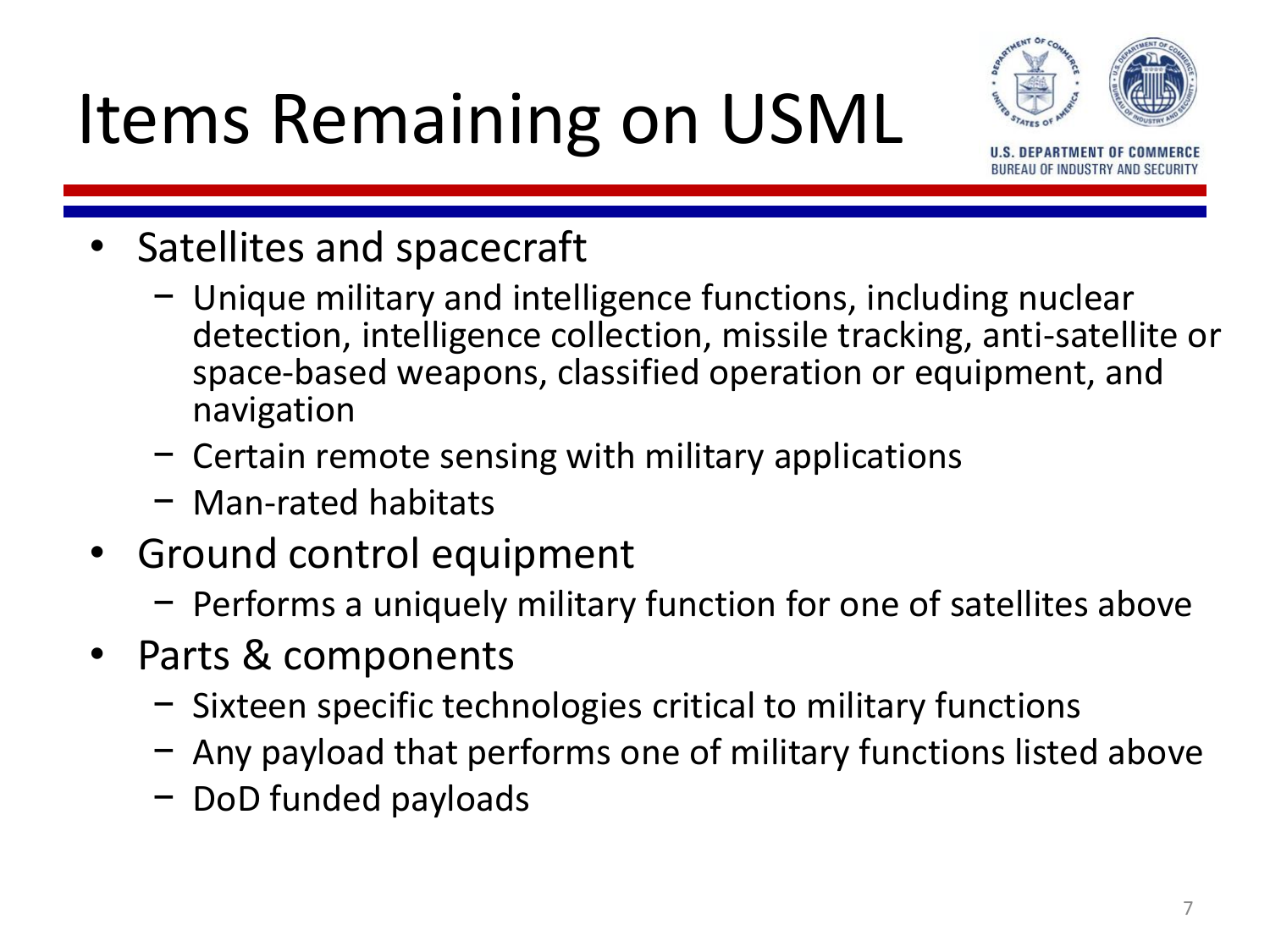# 16 Critical Technologies Remaining on USML



- **1) Certain specified antennas having particular capabilities**
- **2) Certain space qualified optics with particular properties**
- **3) Space qualified FPAs having particular peak response wavelength**
- **4) Space qualified mechanical cryocooler**
- **5) Space qualified active vibration suppression**
- **6) Certain optical bench assemblies**
- **7) Certain non-communication space qualified directed energy systems**
- **8) Space-based kinetic or charged particle energy systems**
- **9) Certain space qualified atomics clocks**
- **10) High performance attitude determination and control systems**
- **11) Certain Space based thermoionic converters or generators**
- **12) Certain thrusters for orbit adjustment**
- **13) Control moment gyroscopes**
- **14) Certain space qualified MIMICs**
- **15) Certain space qualified oscillators**
- **16) Certain high performing star trackers**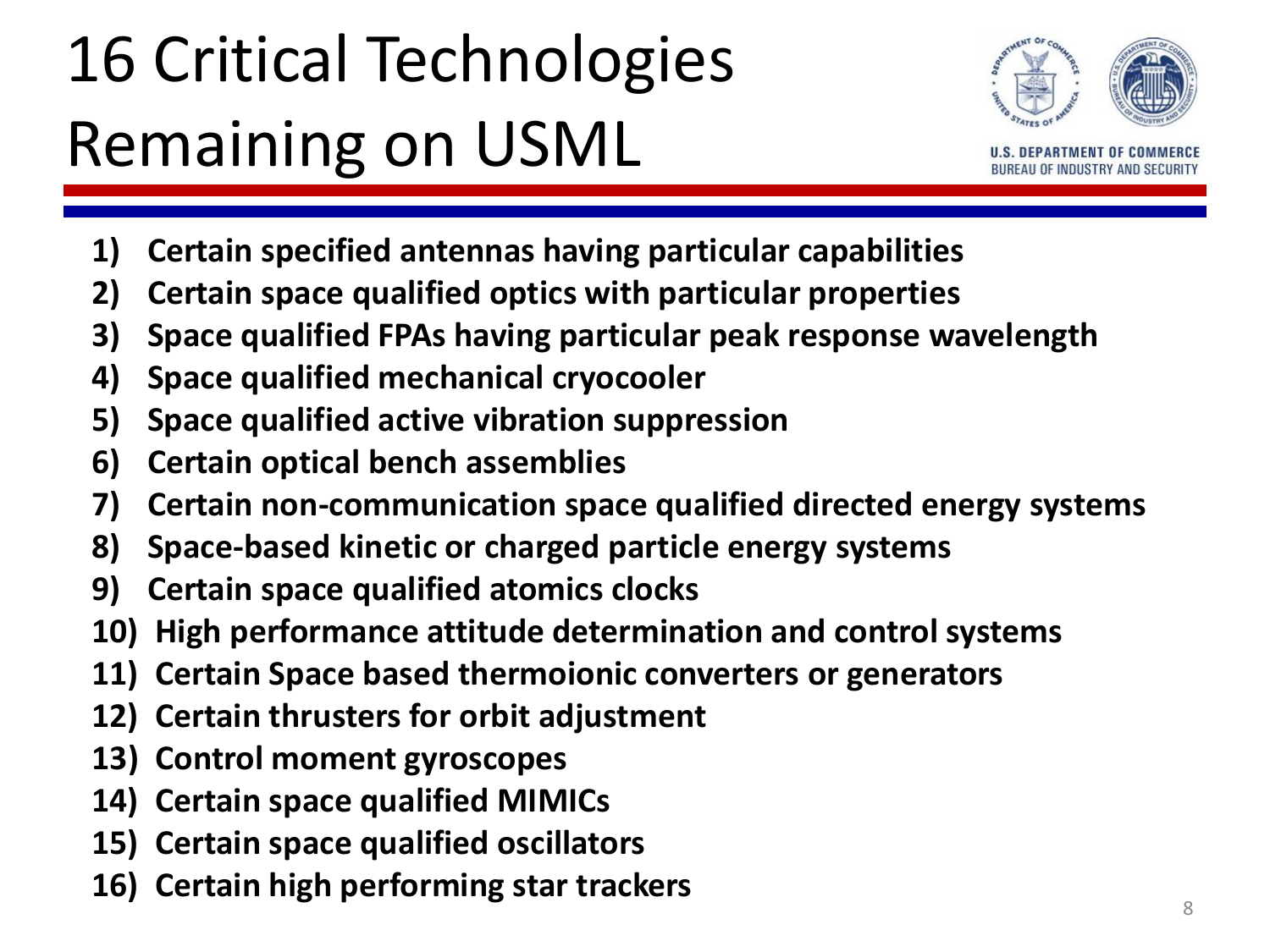### USML - Spacecraft



**U.S. DEPARTMENT OF COMMEI BUREAU OF INDUSTRY AND SECUR** 



#### Proposed Category XV - Satellites

- Nuclear Detection
- Tracking ground, airborne, missile using imaging, infrared, radar, or laser
- SIGINT
- MSINT
- Space-based logistics
- Anti-satellite or anti-spacecraft
- High Performance Remote Sensing
	- Electro-optical VNIR or IR with < 40 spectral bands and an aperature >0.35 m
	- Electro-optical Hyperspectral VNIR and SWIR with > 40 bands, with narrow spectral bandwidth of delta lamba < 20nmFWHM AND ground sample distance <200m •Same as above but for MWIR •Same as above but for LWIR
- Radar remote sensing, including AESA, SAR, ISAR, ultra-wideband SAR EXCEPT for those with center frequency of 1GHz<x<10GHz and BW <300MHz
- Position, Navigating, and Timing
- Constellation of satellites that form a virtual satellite performing any function listed here
- Man-rate sub-orbital, orbital, lunar, or inter-planetary
- Man-rated habitat
- Contained a classified system, subsystem or component
- Ground control systems for TM, tracking, and control of any satellite listed here

• Illustrative list only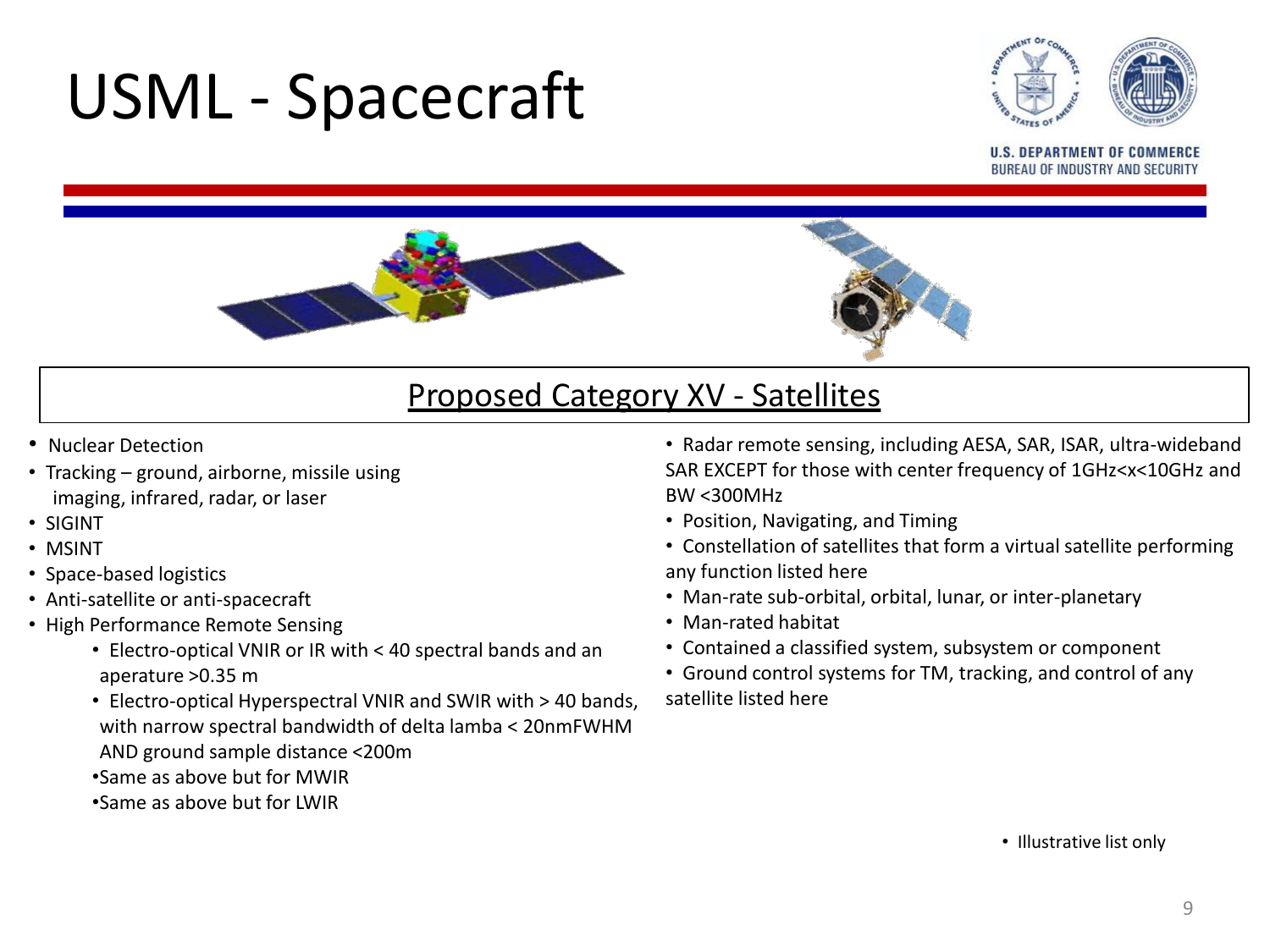### **USML – Spacecraft-Related Articles**



#### **U.S. DEPARTMENT OF COM BUREAU OF INDUSTRY AND SECUI**



#### Proposed Category XV – Parts and Components

- Antennas with dia >25m
- Actively scanned antennas
- Adaptive beam forming antennas
- Interferometric radar antennas
- Space qualified optics including coating with active properties
- Space qualified optics including coating with largest lateral dimension >0.35 m
- Space qualified FPAs having peak response wavelength >900nm and associated ROICs
- Space qualified mechanical cryocooler, active coldfinger, and associated control electronics
- Space qualified active vibration suppression, including isolation and dampening, and associated electronics
- Optical bench assemblies and control electronics for satellites on previous page
- Control moment gyroscopes

•Certain space qualified MIMICs, oscillators for radar, star trackers

- Secondary or hosted payloads that perform any function listed on previous page
- DoD funded payloads
- Classified components
- Non-communication space-qualified directed energy designed for spacecraft on previous page
- Space-based kinetic energy systems
- Charged particle energy systems
- Attitude Determination and Control Systems with ground location points better than or equal to 5m (LEO), 30m (MEO), 150m (GEO), or 225m (HEO)
- Thrusters for orbit adjustment with .150lbf vacuum thrust
- Space qualified cesium, rubidium, hydrogen Master, or Quantum atomics clocks
- Space based thermoionic or non-nuclear thermoionic converters or generators

• Illustrative list only